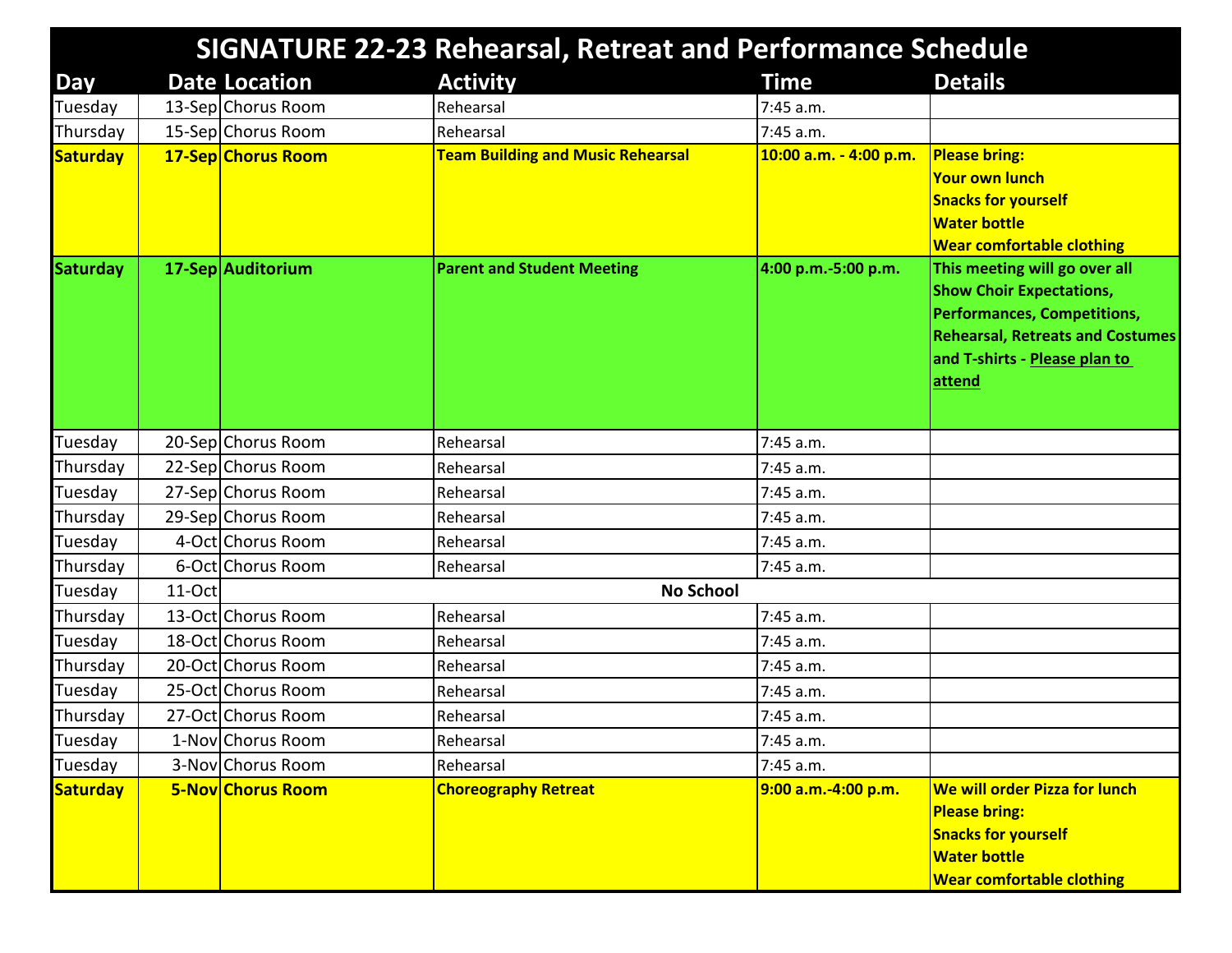|               |        |                              | <b>SIGNATURE 21-22 Rehearsal, Retreat and Performance Schedule</b> |                      |                                                                                                                                                                                                                                                      |
|---------------|--------|------------------------------|--------------------------------------------------------------------|----------------------|------------------------------------------------------------------------------------------------------------------------------------------------------------------------------------------------------------------------------------------------------|
| <b>Day</b>    |        | <b>Date Location</b>         | <b>Activity</b>                                                    | Time                 | <b>Details</b>                                                                                                                                                                                                                                       |
| Tuesday       |        | 8-Nov Chorus Room            | Rehearsal                                                          | 7:45 a.m.            |                                                                                                                                                                                                                                                      |
| Thursday      |        | 10-Nov Chorus Room           | Rehearsal                                                          | 7:45 a.m.            |                                                                                                                                                                                                                                                      |
| Tuesday       |        | 15-Nov Chorus Room           | Rehearsal w/Band                                                   | 7:45 a.m.            |                                                                                                                                                                                                                                                      |
| Thursday      |        | 17-Nov Chorus Room           | Rehearsal                                                          | 7:45 a.m.            |                                                                                                                                                                                                                                                      |
| Tuesday       |        | 22-Nov Chorus Room           | Rehearsal w/Band                                                   | 7:45 a.m.            |                                                                                                                                                                                                                                                      |
| Thursday      | 24-Nov |                              | <b>No School</b>                                                   |                      |                                                                                                                                                                                                                                                      |
| Tuesday       |        | 29-Nov Chorus Room           | Rehearsal w/Band                                                   | 7:45 a.m.            |                                                                                                                                                                                                                                                      |
| Thursday      |        | 1-Dec Chorus Room            | Rehearsal                                                          | 7:45 a.m.            |                                                                                                                                                                                                                                                      |
| Tuesday       |        | 6-DecChorus Room             | Rehearsal w/Band                                                   | 7:45 a.m.            |                                                                                                                                                                                                                                                      |
| Thursday      |        | 8-Dec Chorus Room            | Rehearsal                                                          | 7:45 a.m.            |                                                                                                                                                                                                                                                      |
| Tuesday       |        | 13-Dec Chorus Room           | Rehearsal w/Band                                                   | 7:45 a.m.            |                                                                                                                                                                                                                                                      |
| Thursday      |        | 15-DeclChorus Room           | Rehearsal                                                          | 7:45 a.m.            |                                                                                                                                                                                                                                                      |
| Tuesday       |        | 20-Dec Chorus Room           | Rehearsal w/Band                                                   | 7:45 a.m.            |                                                                                                                                                                                                                                                      |
| <b>Monday</b> |        | 2-Jan Chorus Room/auditorium | <b>Move Risers to Stage</b>                                        | 6:00 p.m.            | We will need some help from the<br>parents and students to move our<br>risers from the choir room to the<br>auditorium stage, if we could get<br>about 12-15 volunteers that<br>would be great! I will send out a<br>sign-up link in early December. |
| Tuesday       |        | 3-Jan Auditorium             | Rehearsal w/Band                                                   | 7:45 a.m.            |                                                                                                                                                                                                                                                      |
| Thursday      |        | 5-Jan Auditorium             | Rehearsal w/Band                                                   | 7:45 a.m.            |                                                                                                                                                                                                                                                      |
| Saturday      |        | 7-Jan Auditorium             | <b>Competion Preparation Retreat w/Band</b>                        | 9:00 a.m.- 5:00 p.m. | We will order Pizza for lunch<br><b>Please bring:</b><br><b>Snacks for yourself</b><br><b>Water bottle</b><br><b>Wear comfortable clothing</b><br><b>Bring complete costume</b>                                                                      |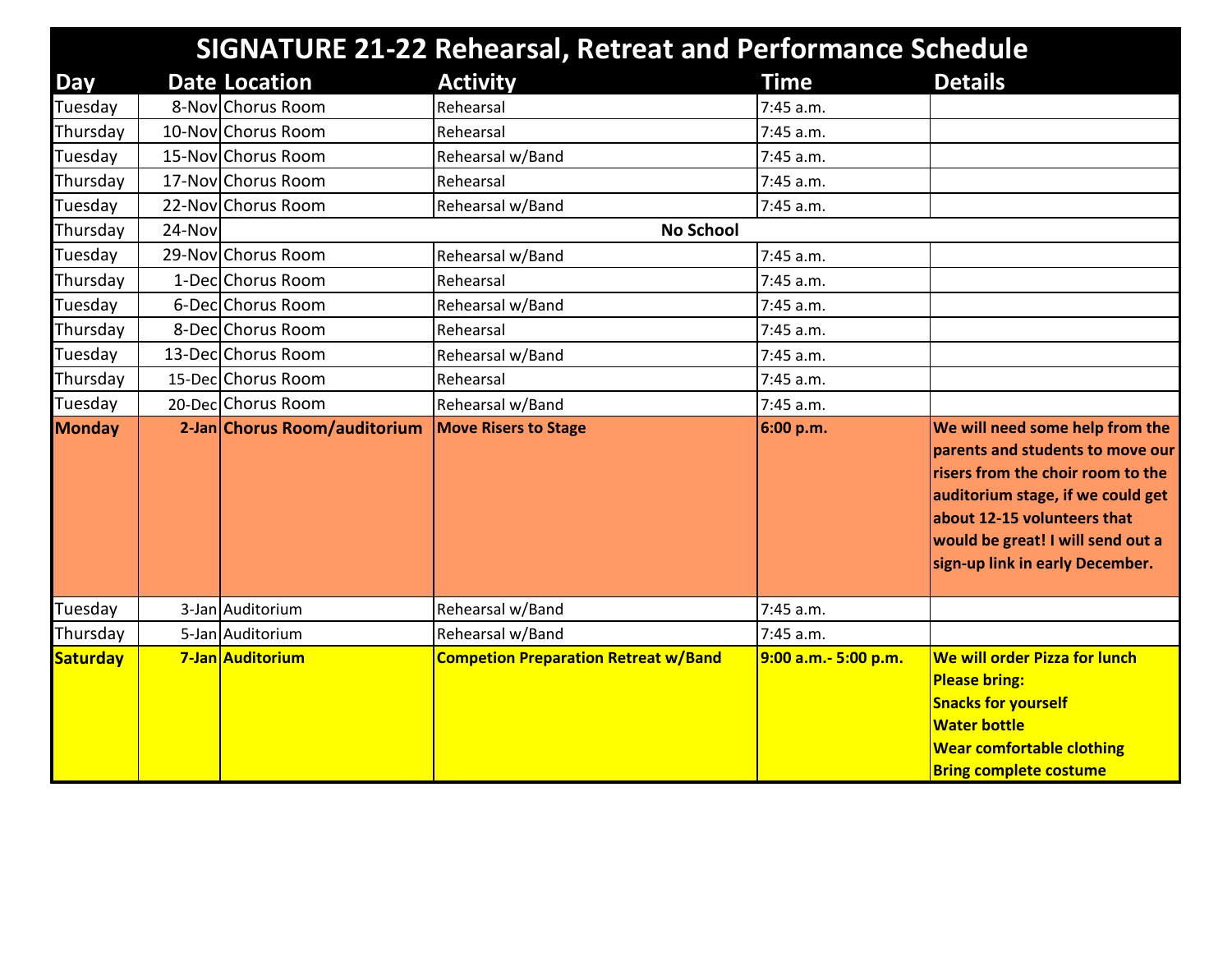| <b>SIGNATURE 21-22 Rehearsal, Retreat and Performance Schedule</b> |  |                              |                                          |             |                                                                                                                                                                                                                                                                                                                                                           |
|--------------------------------------------------------------------|--|------------------------------|------------------------------------------|-------------|-----------------------------------------------------------------------------------------------------------------------------------------------------------------------------------------------------------------------------------------------------------------------------------------------------------------------------------------------------------|
| Day                                                                |  | <b>Date Location</b>         | <b>Activity</b>                          | <b>Time</b> | <b>Details</b>                                                                                                                                                                                                                                                                                                                                            |
| <b>Saturday</b>                                                    |  | 7-Jan Auditorium             | <b>Parent Preview Performance w/Band</b> | 5:15 p.m.   | This is our first opportunity to put<br>our show in front of an audience.<br>This performance really benefits<br>the students as we prepare for<br>our competions in the following<br>weeks. Please feel free to invite<br>your family and friends to attend<br>it is really fun to see the show in<br>its beginning stages and then to<br>watch it grow. |
| Tuesday                                                            |  | 10-Jan Auditorium            | Rehearsal w/Band                         | 7:45 a.m.   |                                                                                                                                                                                                                                                                                                                                                           |
| Thursday                                                           |  | 12-Jan Auditorium            | Rehearsal w/Band                         | 7:45 a.m.   |                                                                                                                                                                                                                                                                                                                                                           |
| Friday                                                             |  | 13-Jan Jefferson High School | <b>Show Choir Competition w/Band</b>     | <b>TBD</b>  | <b>Competition #1 - we will have a</b><br>warm-up time, then perform,<br>then one of the judges will come<br>work with us to improve our<br>show and give us feedback, it is<br>very important that we have the<br>entire team at these<br>competitions.                                                                                                  |
| Tuesday                                                            |  | 17-Jan Auditorium            | Rehearsal w/Band                         |             |                                                                                                                                                                                                                                                                                                                                                           |
| Thursday                                                           |  | 19-Jan Auditorium            | Rehearsal w/Band                         |             |                                                                                                                                                                                                                                                                                                                                                           |
| Tuesday                                                            |  | 24-Jan Auditorium            | Rehearsal w/Band                         |             |                                                                                                                                                                                                                                                                                                                                                           |
| Thursday                                                           |  | 26-Jan Auditorium            | Rehearsal w/Band                         |             |                                                                                                                                                                                                                                                                                                                                                           |
| <b>Saturday</b>                                                    |  | 28-Jan Roosevelt High School | <b>Show Choir Competition w/Band</b>     | <b>TBD</b>  | <b>Competition #2 - we will have a</b><br>warm-up time, then perform,<br>then one of the judges will come<br>work with us to improve our<br>show and give us feedback, it is<br>very important that we have the<br>entire team at these<br>competitions.                                                                                                  |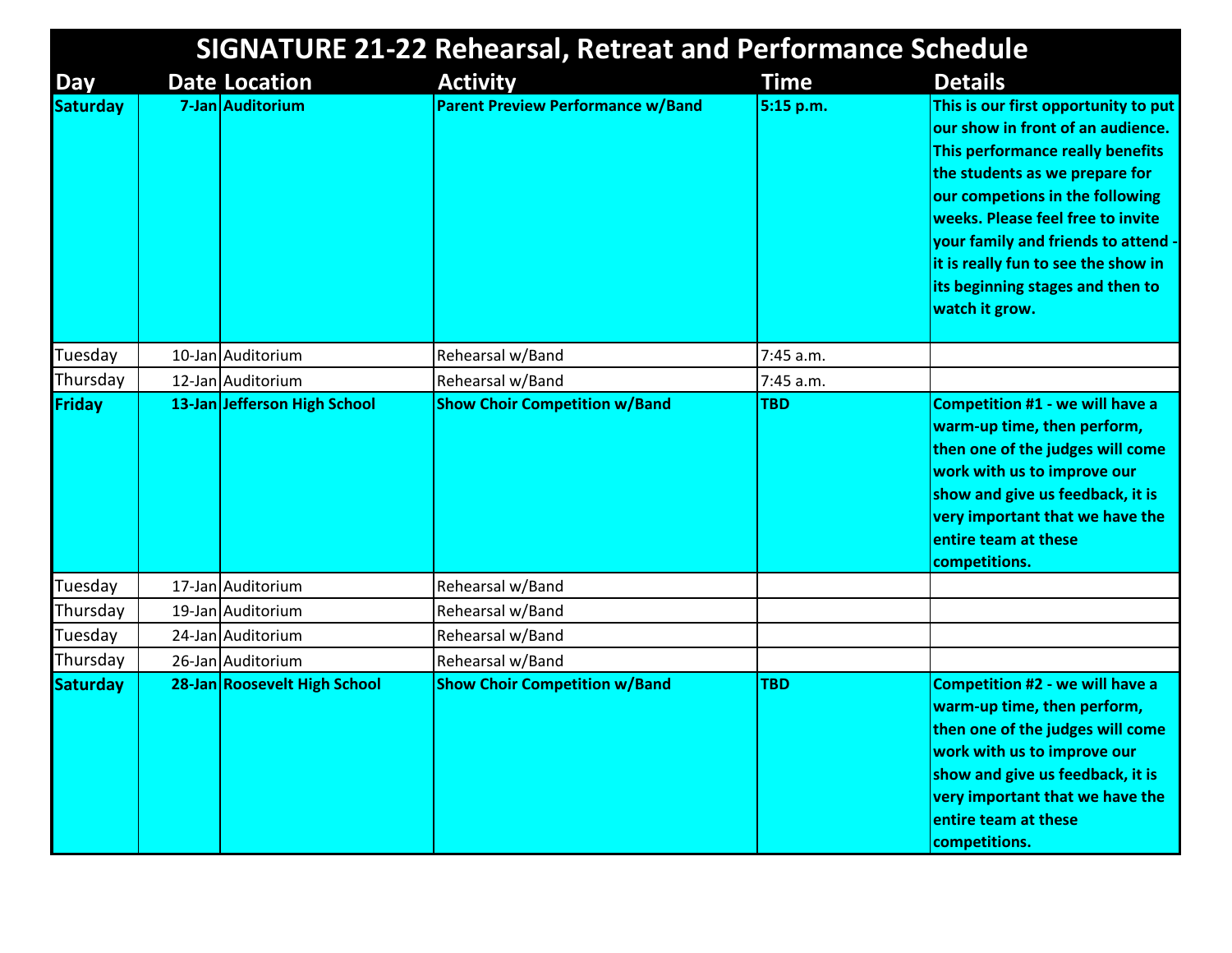|                |                               | <b>SIGNATURE 21-22 Rehearsal, Retreat and Performance Schedule</b> |                     |                                                                                                                                                                                                                                                                                                     |
|----------------|-------------------------------|--------------------------------------------------------------------|---------------------|-----------------------------------------------------------------------------------------------------------------------------------------------------------------------------------------------------------------------------------------------------------------------------------------------------|
| Day            | <b>Date Location</b>          | <b>Activity</b>                                                    | <b>Time</b>         | <b>Details</b>                                                                                                                                                                                                                                                                                      |
| Tuesday        | 31-Jan Auditorium             | Rehearsal w/Band                                                   |                     |                                                                                                                                                                                                                                                                                                     |
| Thursday       | 2-Feb Auditorium              | Rehearsal w/Band                                                   |                     |                                                                                                                                                                                                                                                                                                     |
| Tuesday        | 7-Feb Auditorium              | Rehearsal w/Band                                                   |                     |                                                                                                                                                                                                                                                                                                     |
| Thursday       | 9-Feb Auditorium              | Rehearsal w/Band                                                   |                     |                                                                                                                                                                                                                                                                                                     |
| Friday         | 10-Feb Auditorium             | Perform for 6th Grade @ MMS                                        | <b>Period 6</b>     | <b>Wind Ens., Percussion Ens., Bravo,</b><br><b>Jazz Band and Signature will</b><br>perform for ALL 6th grade<br>students at MMS                                                                                                                                                                    |
| Friday         | 10-Feb Washington High School | <b>Show Choir Competition w/Band</b>                               | <b>TBD</b>          | <b>Competition #3 - we will have a</b><br>warm-up time, then perform,<br>then one of the judges will come<br>work with us to improve our<br>show and give us feedback, it is<br>very important that we have the<br>entire team at these<br>competitions.                                            |
| <b>Tuesday</b> | 14-Feb Auditorium             | <b>Friends and Family Performance w/Band</b>                       | 7:00 p.m.           | This Performance caps off our<br>competion season! Please come<br>and celebrate the amazing efforts<br>of your students and bring lots of<br>family and friends!                                                                                                                                    |
| <b>Tuesday</b> | 14-Feb Auditorium/Choir room  | <b>Move Risers to Stage</b>                                        | 7:30 p.m.           | <b>Following the performance -- We</b><br>will need some help from the<br>parents and students to move our<br>risers from the auditorium stage<br>back to the choir room, if we<br>could get about 12-15 volunteers<br>that would be great! I will send<br>out a sign-up link in early<br>December. |
|                | February 15 - March 13        |                                                                    | <b>No Rehearsal</b> |                                                                                                                                                                                                                                                                                                     |
| Tuesday        | 14-Mar Choir Room             | Rehearsal w/Band                                                   | 8:00 a.m.           |                                                                                                                                                                                                                                                                                                     |